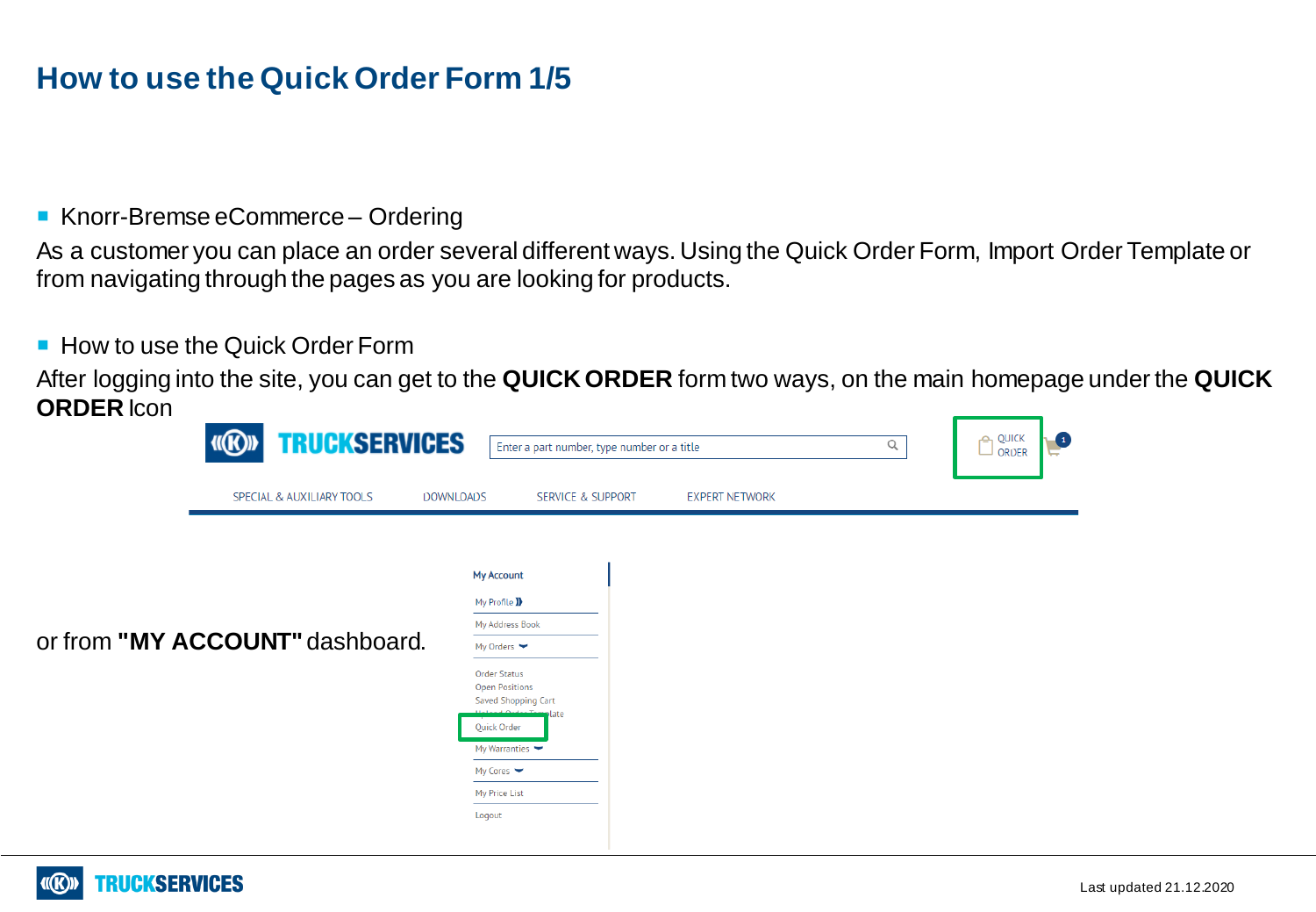# **How to use the Quick Order Form 2/5**

| Add to cart                       | E | <b>Reset Form</b>                              |     | <b>Quick Order</b>         |                                              |
|-----------------------------------|---|------------------------------------------------|-----|----------------------------|----------------------------------------------|
| 冊                                 |   | Take requested delivery date for all positions |     | Order Type<br><b>Stock</b> |                                              |
| Delete All )                      |   |                                                |     |                            |                                              |
|                                   |   | <b>REQ</b><br><b>Delivery Date</b>             | Qty | <b>Description</b>         | Knorr-Bremse Part No.<br>/ Customer Part No. |
|                                   |   |                                                |     |                            |                                              |
| $\overline{\phantom{a}}$ $\times$ |   | 冊                                              |     |                            | <b>Enter Partnumber</b>                      |
| $\Box$<br>×                       |   | 冊                                              |     |                            | <b>Enter Partnumber</b>                      |

**Reset Form** 

| <b>Quick Order</b>                                               |          |                   |                                   |                   |                                    |                                     |  |  |
|------------------------------------------------------------------|----------|-------------------|-----------------------------------|-------------------|------------------------------------|-------------------------------------|--|--|
|                                                                  |          |                   |                                   | <b>Reset Form</b> |                                    | $\sim$<br>Add to cart               |  |  |
| Order Type<br><b>STOCKING ORDER</b>                              |          |                   | All Lines Requested Delivery Date |                   |                                    | 用                                   |  |  |
|                                                                  |          |                   |                                   |                   |                                    | Delete All )                        |  |  |
|                                                                  | Part No. |                   | <b>Description</b>                | Qty               | <b>REQ</b><br><b>Delivery Date</b> | $\blacksquare$                      |  |  |
| 800516                                                           |          | <b>Dash Valve</b> |                                   |                   | ⊞<br>06/19/2020                    | $\boldsymbol{\mathsf{x}}$           |  |  |
| 109685                                                           |          | Air Dryer         |                                   |                   | ₩<br>06/19/2020                    | $\Box$<br>$\boldsymbol{\mathsf{x}}$ |  |  |
| 5004541<br>Product cannot be purchased. Please enter another SKU |          |                   |                                   |                   | ▦                                  | $\Box$<br>$\boldsymbol{\mathsf{x}}$ |  |  |
|                                                                  |          |                   |                                   |                   |                                    |                                     |  |  |

Fill in the Quick Order form with the exact Knorr-Bremsepart number / customer part number, Quantity requested, and requested delivery date.

Change the Order Type, if required.

Enter complete Part numbers and hit Enter, the Description and Requested Delivery Date will be automatically populated.

If you cannot purchase a product, a red error message will be displayed under the part number.

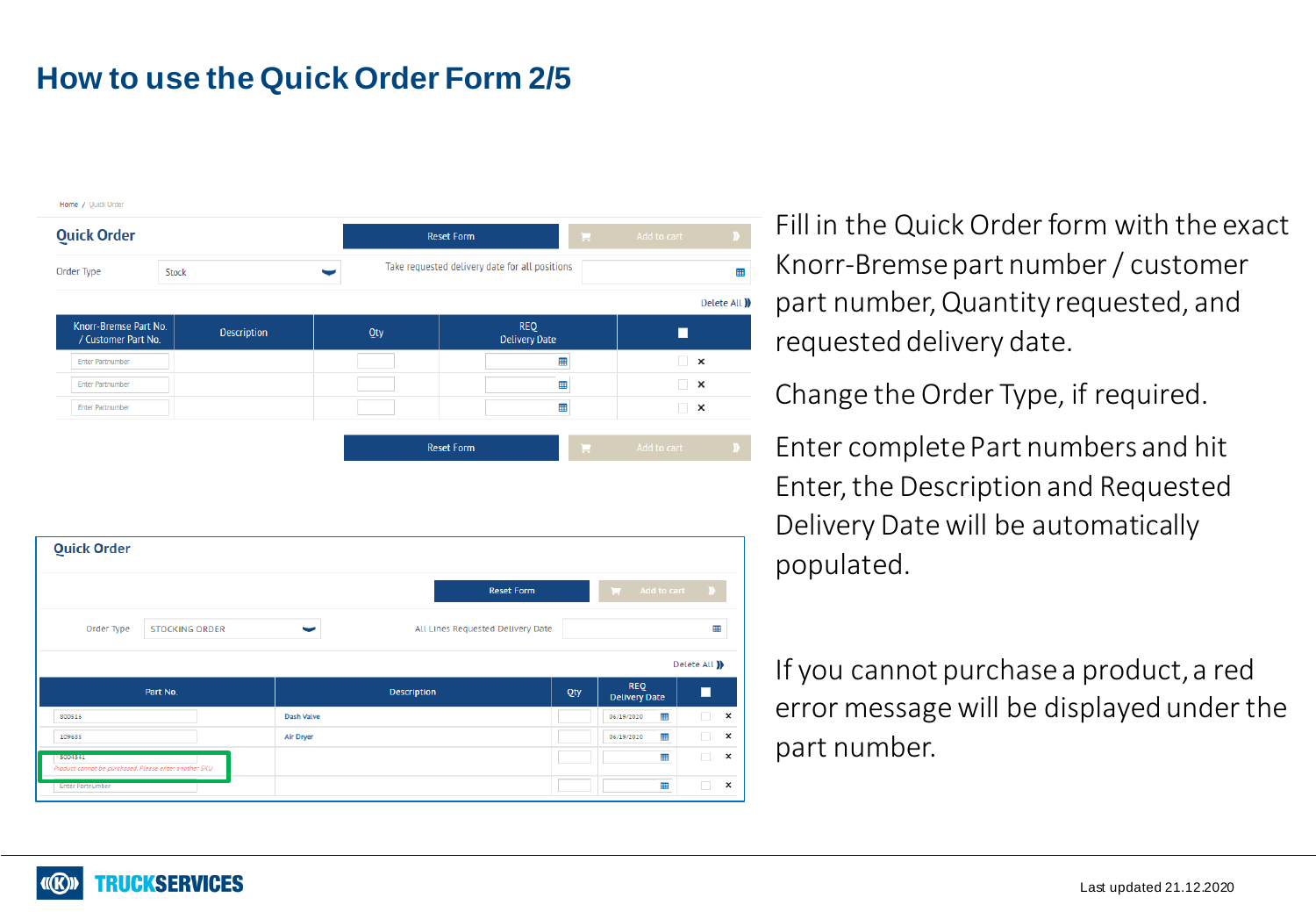### **How to use the Quick Order Form 3/5**

| 囲            |                                    |        | All Lines Requested Delivery Date | <b>STOCKING ORDER</b> | Order Type              |
|--------------|------------------------------------|--------|-----------------------------------|-----------------------|-------------------------|
| Delete All ) |                                    |        |                                   |                       |                         |
| П            | <b>REQ</b><br><b>Delivery Date</b> | Qty    | <b>Description</b>                | Part No.              |                         |
| $\Box$       | 88<br>06/19/2020                   | 55     | Dash Valve                        |                       | 800516                  |
| $\Box$       | m<br>06/19/2020                    | 3      | Air Dryer                         |                       | 109685                  |
| $\Box$       | 田<br>07/02/2020                    | 41     | <b>Dash Valve</b>                 |                       | 800517                  |
| $\Box$       | 用<br>06/19/2020                    | $17\,$ | <b>Dash Valve</b>                 |                       | 800515                  |
| $\Box$       | ⊞<br>06/24/2020                    | 10     | <b>Dash Valve</b>                 |                       | 800516                  |
| $\Box$       | m                                  |        |                                   |                       | <b>Enter Partnumber</b> |

| <b>Quick Order</b>      |                   |                                                         |                |                                    |              |
|-------------------------|-------------------|---------------------------------------------------------|----------------|------------------------------------|--------------|
|                         | <b>Reset Form</b> |                                                         |                | $\mathbf{r}$<br>Add to cart        | D            |
| Order Type              | <b>EMERGENCY</b>  | All Lines Requested Delivery Date<br>ļ                  |                |                                    | Œ            |
|                         |                   | The dates have been revised according to the order type |                |                                    | Delete All ) |
|                         | Part No.          | <b>Description</b>                                      | Qty            | <b>REQ</b><br><b>Delivery Date</b> | П            |
| 800516                  |                   | <b>Dash Valve</b>                                       | 55             | <b>III</b><br>06/10/2020           | $\Box$       |
| 109685                  |                   | Air Dryer                                               | $\overline{5}$ | <b>III</b><br>06/10/2020           | $\Box$       |
| 800517                  |                   | <b>Dash Valve</b>                                       | 41             | <b>III</b><br>06/10/2020           | $\Box$       |
| 800515                  |                   | <b>Dash Valve</b>                                       | 17             | <b>III</b><br>06/10/2020           | $\Box$       |
| 800516                  |                   | Dash Valve                                              | 10             | m<br>06/10/2020                    | $\Box$       |
| <b>Enter Partnumber</b> |                   |                                                         |                | 88                                 | $\Box$       |

When you reach the third line on the form, more lines will be automatically populated.

Update the Quantity and individual Requested Delivery Dates for each line item individually. Or change the 'All Lines Requested Delivery Date' for a Stocking Order.

For similar part numbers with different delivery dates and quantities, the items can be entered on different lines and will be kept separate in the cart.

You have the option of change your Order Type before you add the quick order to your cart.

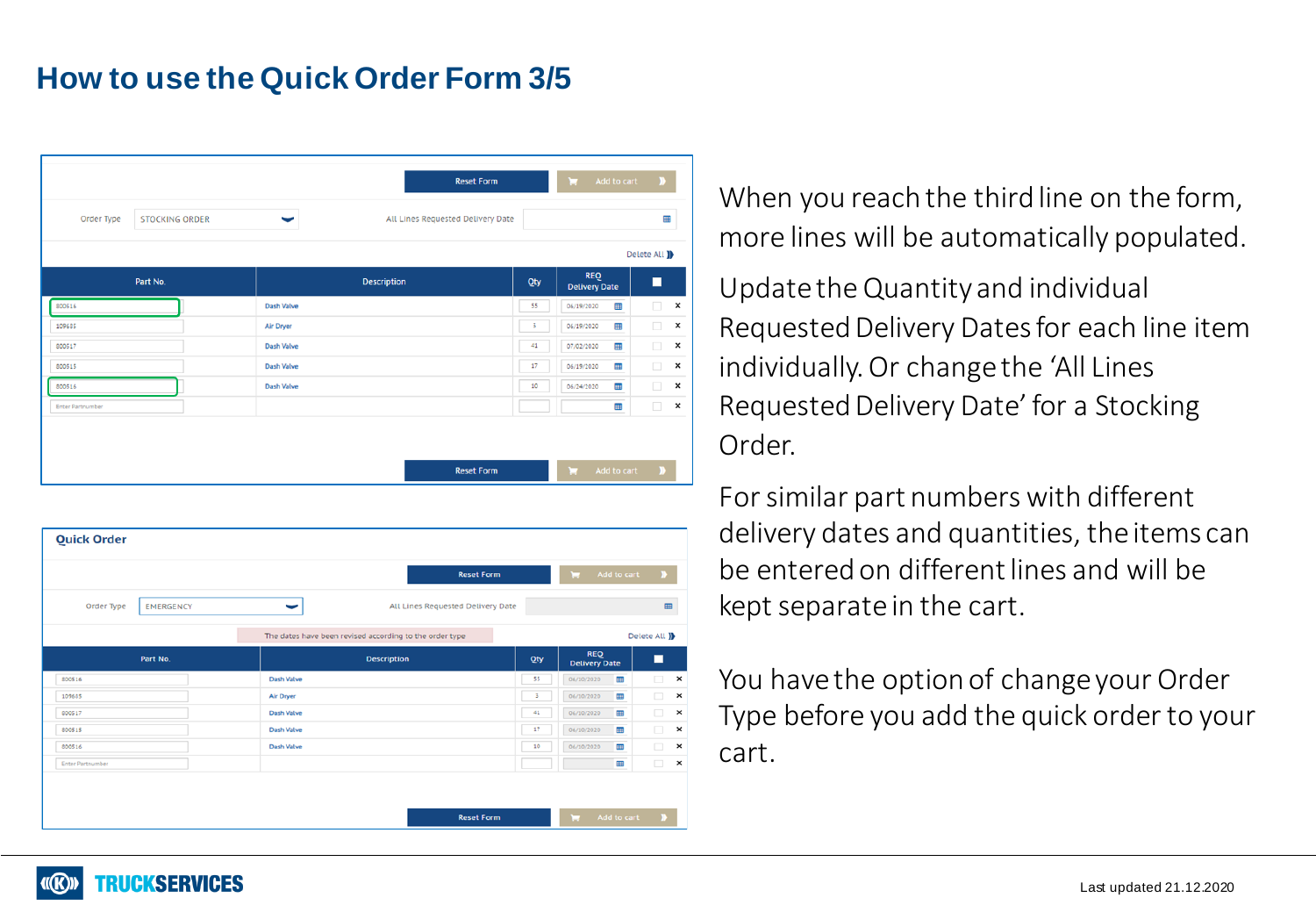# **How to use the Quick Order Form 4/5**



- Once you are completed you can click on Add to cart
- **This Cart page will show you all the items added** to your cart
- You can change your order type
- You can change the order Qty or change the requested delivery date by line items
- You can apply the same requested delivery date to all line items
- You can save your cart for later
- **Nou can delete lines**
- Once you are happy with your cart, you can proceed to the checkout process.